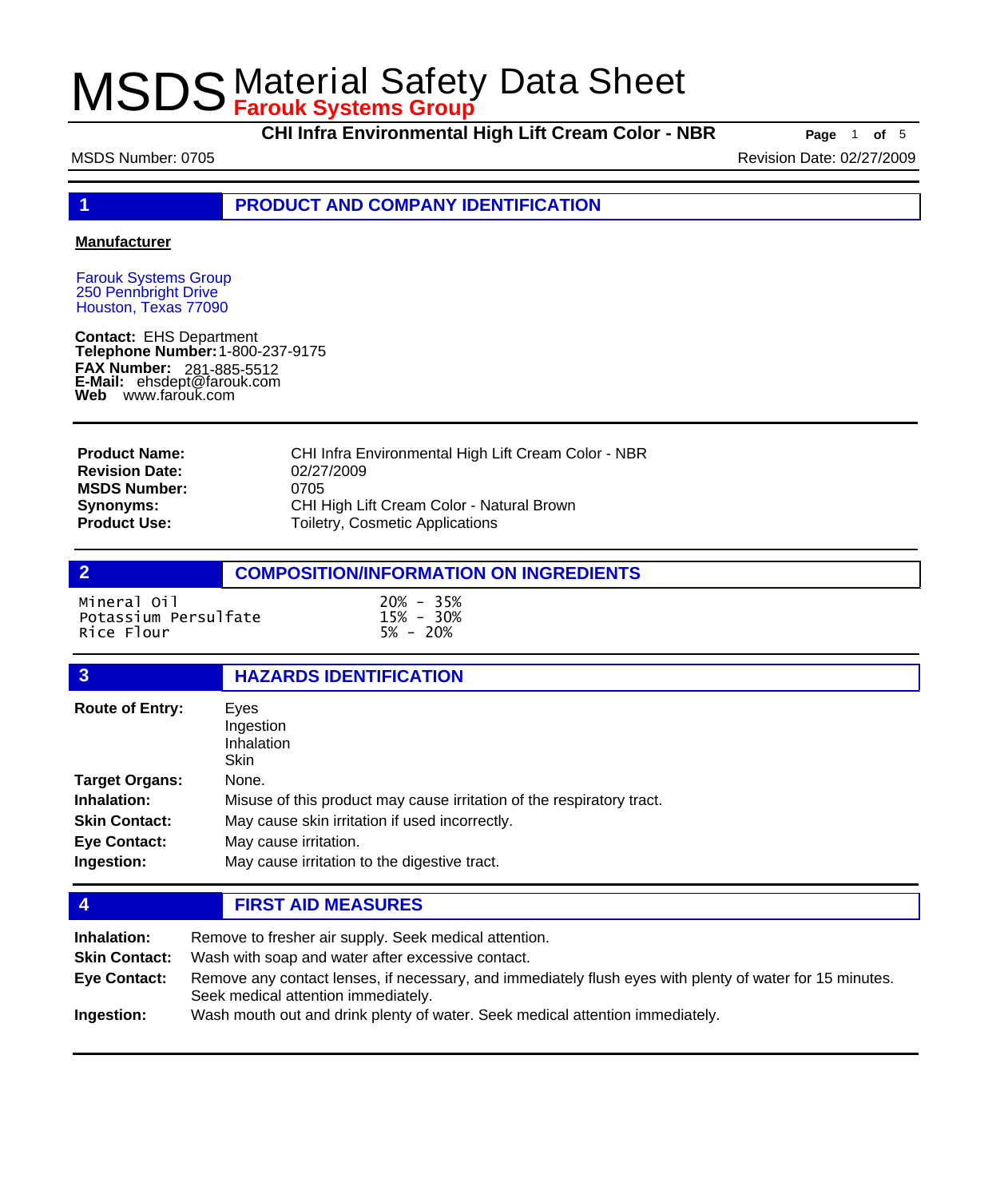**CHI Infra Environmental High Lift Cream Color - NBR Page** <sup>2</sup> **of** <sup>5</sup>

MSDS Number: 0705 Revision Date: 02/27/2009

**5 FIRE FIGHTING MEASURES**

FLASHPOINT AND METHOD: Not applicable. FLAMMABLE LIQUIDS: Not available. AUTO IGNITION TEMP: None. FLAMMABLE CLASS: None. BURNING RATE OF SOLID: Not available

GENERAL HAZARDS: Evacuate personnel downwind of fire to avoid inhalation of fumes and smoke.

EXTINGUISHING METHODS: Chemical type foam, Dry Chemical, Water Fog

HAZARDOUS COMBUSTION PRODUCTS: None.

FIRE FIGHTING PROCEDURES: This product is not flammable.However, hazardous decomposition and combustion products may be formed in a fire situation. Cool exposed containers with water spray to prevent overheating.

FIRE FIGHTING EQUIPMENT: Respiratory and eye protection are required for fire fighting personnel. Full protective equipment (Bunker Gear) and self contained breathing apparatus (SCBA) should be used for all indoor fires and significant outdoor fires. For small outdoor fires, which may be easily extinguished with a portable fire extinguisher, use of a SCBA may not be needed.

## **6 ACCIDENTAL RELEASE MEASURES**

SMALL SPILL: When a spill occurs, use absorbent material on the substance. Dispose of the material according to all local, state and federal regulations. Always use an absorbent material when cleaning up a spill.

ENVIRONMENTAL PRECAUTIONS: Avoid run-off or release into sewers, stormdrains and waterways.

GENERAL PRECAUTIONS: Remove containers away from flammable materials.

### *HANDLING AND STORAGE* Use appropriate personal protective equipment as specified in Section 8. Handle in a manner consistent with good household/personal techniques and practices. **Handling Precautions:** Keep containers/bottles securely sealed when not in use. Store in cool/dry conditions that do not exceed room temperature. Try to store product in temperatures between 40°F to 90° F. **Storage Requirements:**

## **8 EXPOSURE CONTROLS/PERSONAL PROTECTION**

| <b>Engineering Controls:</b>      | These recommendations provide general guideance for handling this product safely. Because<br>specific use conditions may vary, safety procedures should be developed for each specific<br>application of this product. When developing procedures, always consider potential waste,<br>disposal and personal safety issues. |
|-----------------------------------|-----------------------------------------------------------------------------------------------------------------------------------------------------------------------------------------------------------------------------------------------------------------------------------------------------------------------------|
| <b>Protective Equipment:</b>      | EYES AND FACE: For reasonable foreseeable uses of this product, eye and face protection<br>is not required.<br>SKIN: For reasonable foreseeable uses of this product, skin protection is not required.<br>RESPIRATORY: For reasonable foreseeable uses of this product, respiratory protection is not<br>required.          |
| <b>Exposure Guidelines/Other:</b> | HANDS: Wear protective gloves.<br>EXPOSURE GUIDELINES: Overexposure is unlikely. Since all parameters<br>cannot be foreseen, the use of engineering controls to reduce<br>exposure may be necessary.                                                                                                                        |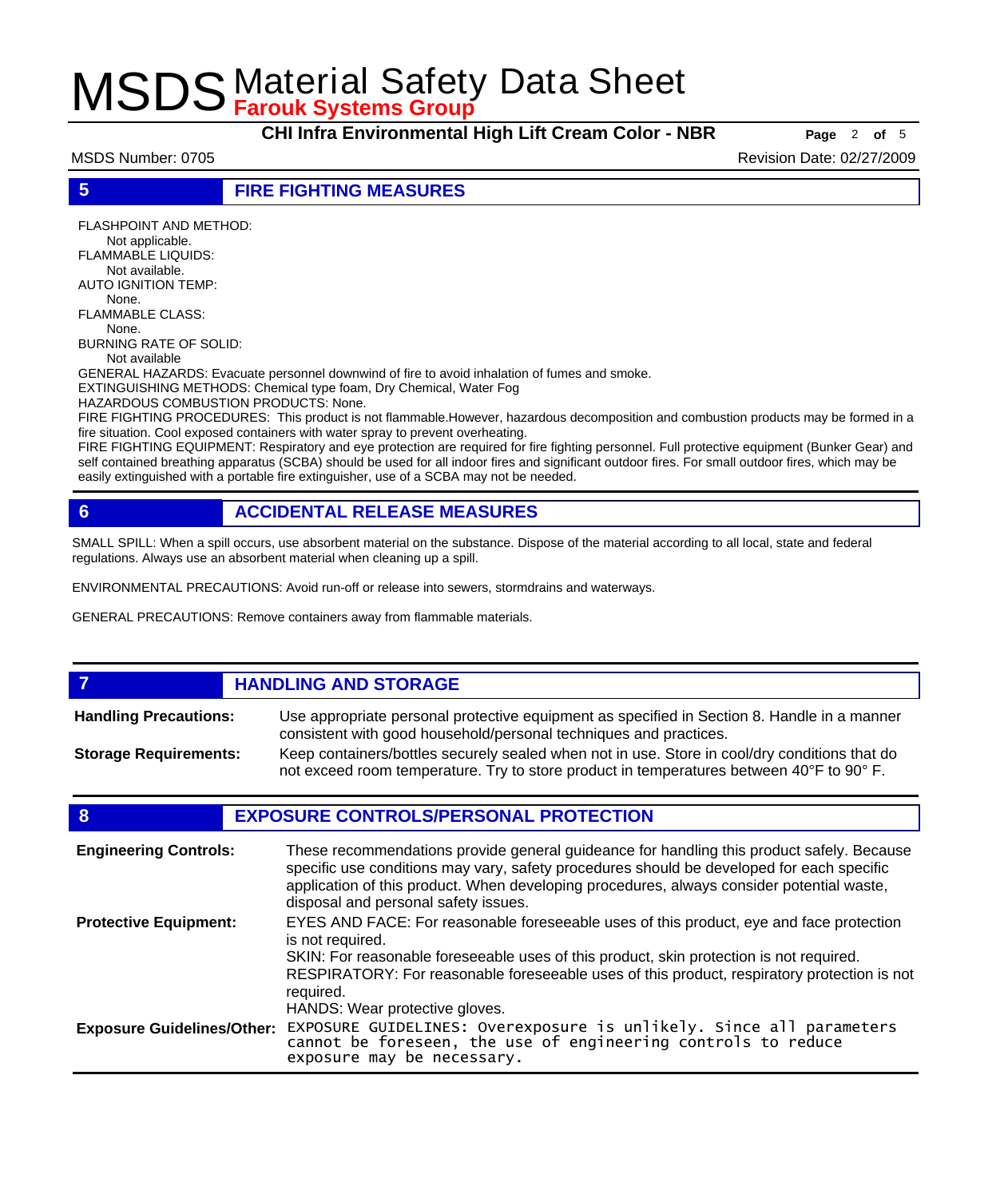**CHI Infra Environmental High Lift Cream Color - NBR Page** <sup>3</sup> **of** <sup>5</sup>

MSDS Number: 0705 Revision Date: 02/27/2009

## **9 PHYSICAL AND CHEMICAL PROPERTIES**

| Appearance:            | Dark brown creme                 |
|------------------------|----------------------------------|
| <b>Physical State:</b> | Creme                            |
| Odor:                  | Lemongrass Fragrance             |
| pH:                    | 9 - 10 After mixed with peroxide |
| <b>Vapor Pressure:</b> | N/A                              |
| <b>Vapor Density:</b>  | N/A                              |

## **Boiling Point:** N/A **Freezing/Melting Pt.:** N/A **Solubility:** Partially soluble in water. **Spec Grav./Density:** 1.4

| 10                                    | <b>STABILITY AND REACTIVITY</b> |                                                                                                   |
|---------------------------------------|---------------------------------|---------------------------------------------------------------------------------------------------|
| <b>Stability:</b>                     |                                 | YES.                                                                                              |
| <b>Conditions to avoid:</b>           |                                 | Extreme temperatures ans moisture.                                                                |
| Materials to avoid (incompatability): |                                 | Keep away from strong acids, alkalis, heavy metals and reductions to release<br>oxygen.           |
|                                       |                                 | Hazardous Decomposition products: Decomposes when stored under extreme temperatures and moisture. |
| <b>Hazardous Polymerization:</b>      |                                 | Will Not Occur.                                                                                   |

## **11 TOXICOLOGICAL INFORMATION**

ACUTE:

DERMAL LD50: Not available. ORAL LD50: Not available. INHALATION LC50: Not available. EYE EFFECTS: This product may cause irritation to eyes if not used under normal conditions. TARGET ORGANS: NONE. SENSITIZATIONS: Not available. CARCINOGENICITY: IARC: Listed by IARC - No. NTP: Listed by NTP - No. OSHA: Listed by OSHA - No.

MUTAGENICITY: Not available. REPRODUCTIVE EFFECTS: None. TERATOGENIC EFFECTS: Not available.

## **12 ECOLOGICAL INFORMATION**

ENVIRONMENTAL DATA: Not available. ECOTOXICOLOGICAL INFO: Not available. DISTRIBUTION: Not available. CHEMICAL FATE INFO: Not available.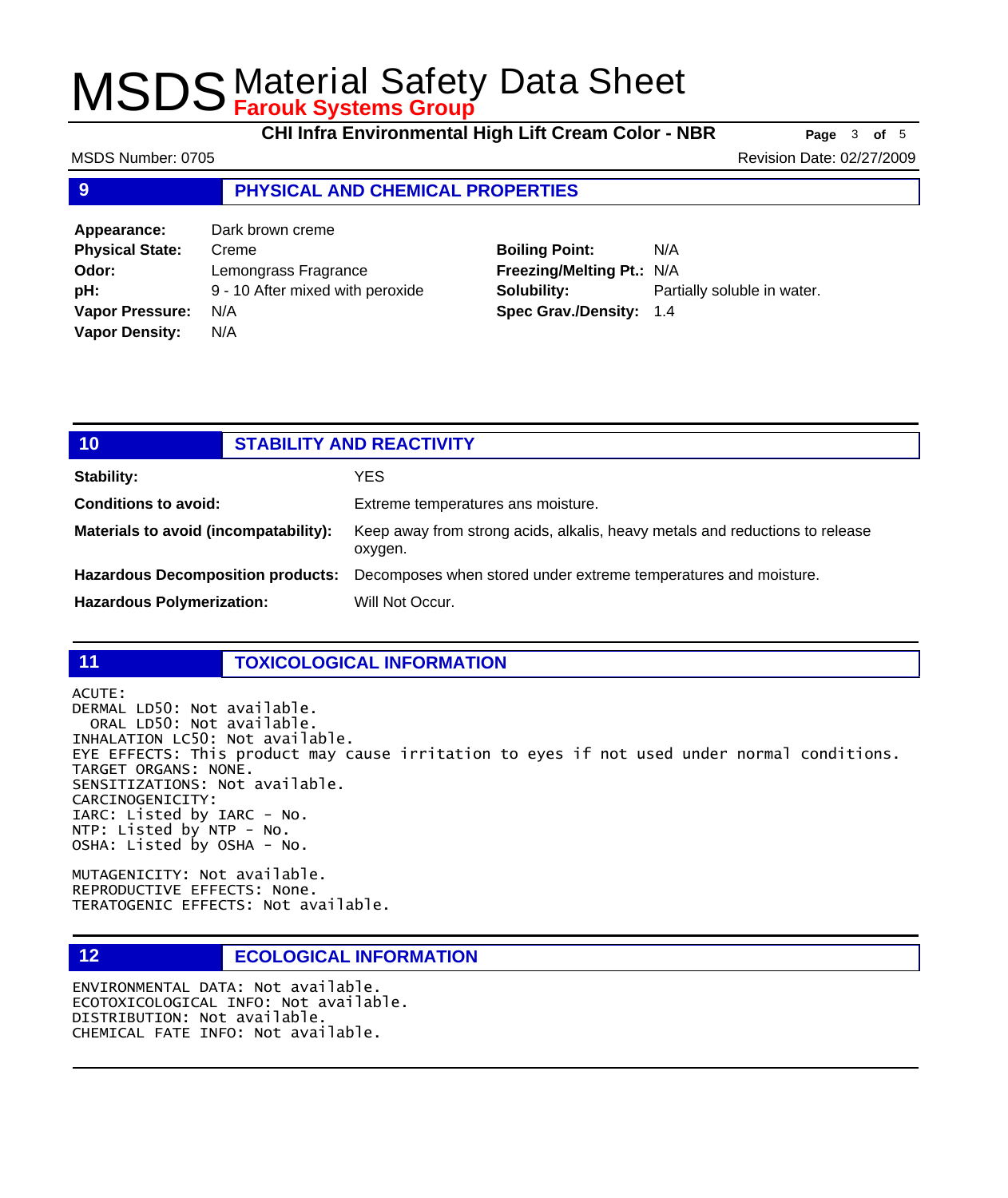**CHI Infra Environmental High Lift Cream Color - NBR Page** <sup>4</sup> **of** <sup>5</sup>

MSDS Number: 0705 Revision Date: 02/27/2009

## **13 DISPOSAL CONSIDERATIONS**

US EPA Waste Number and Descriptions:

DISPOSAL METHOD: Controlled release of diluted product into a biological wastewater treatment plant. COMPONENT WASTE NUMBER: No EPA Waste Numbers are applicable for this product's components. DISPOSAL INSTRUCTIONS: Dispose of waste material according to local, state and federal rules and regulations.

**14 TRANSPORT INFORMATION**

This product is regulated as a hazardous material by the United States (DOT) or Canadian (TDG) transportation regulations.

DOT CLASSIFICATION: Shipping Name: Consumer Commodity Class: ORM-D

IMDG CLASSIFICATION: Shipping Name: Oxidizing Liquid, nos(Potassium Persulfate mixture) - UN3139, PG III Class: 5.1 - Oxidizer

IATA CLASSIFICATION: Shipping Name: Oxidizing Liquid, nos (Potassium Persulfate mixture) - UN3139, PG III Class: 5.1 - Oxidizer Pkg Inst - Y514

Outside the United States

1-800-424-9300 1-703-527-3887 CHEMTREC

## **15 REGULATORY INFORMATION**

UNITED STATES: SARA TITLE III (Superfund Amendments and Reauthorization Act) 311/312 HAZARD CATEGORIES Fire: No. Pressure Generating: No. Reactivity: No. Acute: No. 313 REPORTABLE INGREDIENTS: Not applicable. TITLE III NOTES: None. CERCLA(Comprehensive Response, Compensation, and Liability Act) CERCLA RQ: None. TSCA(Toxic Substance Release Act) TSCA REGULATORY: All ingredients are listed in the TSCA Inventory. CANADA: WHMIS(WORKER HAZARDOUS MATERIAL INFORMATION SYSTEM) This product is WHMIS controlled. CANADIAN INGREDIENT DISCLOSURE LIST: Sodium Metasilicate. CANADIAN ENVIRONMENTAL PROTECTION ACT: All intentional ingredients are listed on the DSL(Domestic Substance List). EUROPEAN COMMUNITY: EU REGULATORY: All intentional ingredients are listed on the European's EINECS Inventory.

STATE REGULATIONS: Not available. LOCAL REGULATIONS: Not available.